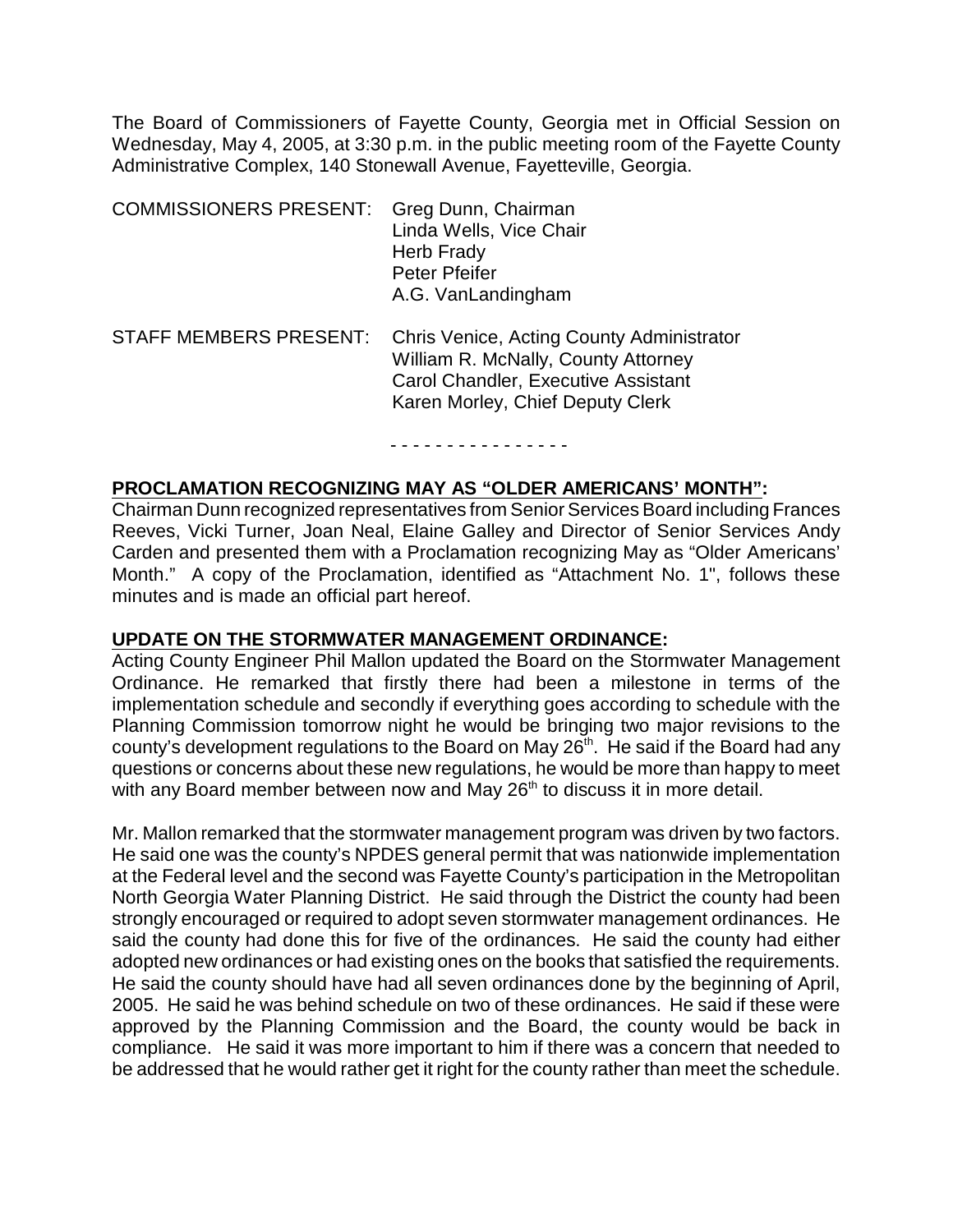Mr. Mallon further remarked on the first regulation which was post-development stormwater management for new and redevelopment was a brand new ordinance for the county's development regulations. He said the two main things that this was going to do was (1) was to establish water quality criteria for new development and (2) require the inspection and maintenance of stormwater management facilities such as ponds, infiltration trenches or any other feature associated with stormwater control. He said a side affect of this would be for subdivisions. He said the county would require that all stormwater facilities be on common ground. He said this would mean a slightly smaller lot yield to the developers per development. He said the big benefit was that it would avoid people finding out sometimes at very inopportune times that they owned and were responsible for a portion or all of a pond, outlook control facility or some of the more elaborate water quality treatment systems that might be proposed. He said that common land that would be owned by a homeowners' association would be responsible for its maintenance and upkeep.

Mr. Mallon further remarked on the inspection and maintenance. He said staff had spent a lot of time reviewing options. He said every alternative that they looked at had some benefits as well as some drawbacks. He said that any new development commercial or residential would have to submit an inspection in a maintenance agreement. He said the operations and maintenance plan would be prepared by the design engineer that very clearly identified all of the control measures and at what intervals they would need to be inspected and what maintenance requirements were needed over time. He said the inspection and maintenance agreement would be more of a legal document that committed a party to performing that work.

Mr. Mallon said that on commercial projects staff felt this should be enforced through the normal notice of violation letter. He said if that failed to get the results necessary, then it could be accomplished through citations in the court system. He said this was the same procedure that the fire marshal would use for a commercial building whose sprinkler system was not working properly. He commented on residential developments and stated the burden of doing that work would go on the homeowners' association. He said the creation of a homeowners' association would be mandated as part of the final plat process so the developer would have to establish it as a legal entity. He remarked that everybody buying into that subdivision would become a member whether they liked it or not. He said as a member or in addition to the homeowners' association a special stormwater tax assessment area would be established. He said that would be the county's leverage to make certain the operation and maintenance activities were performed. He said if a homeowners' association did all of the work according to the plan and submitted all necessary reports, the county would review them and proceed. He said if the homeowners' association failed to do the work, then the county would have the option to do the work for them and recover costs during the following fiscal year through a special tax to them. He said the main benefit of putting the burden on the property owners was that it would minimize the growth of government and possibly avoid creating a new department or utility and minimize an increase in county staff.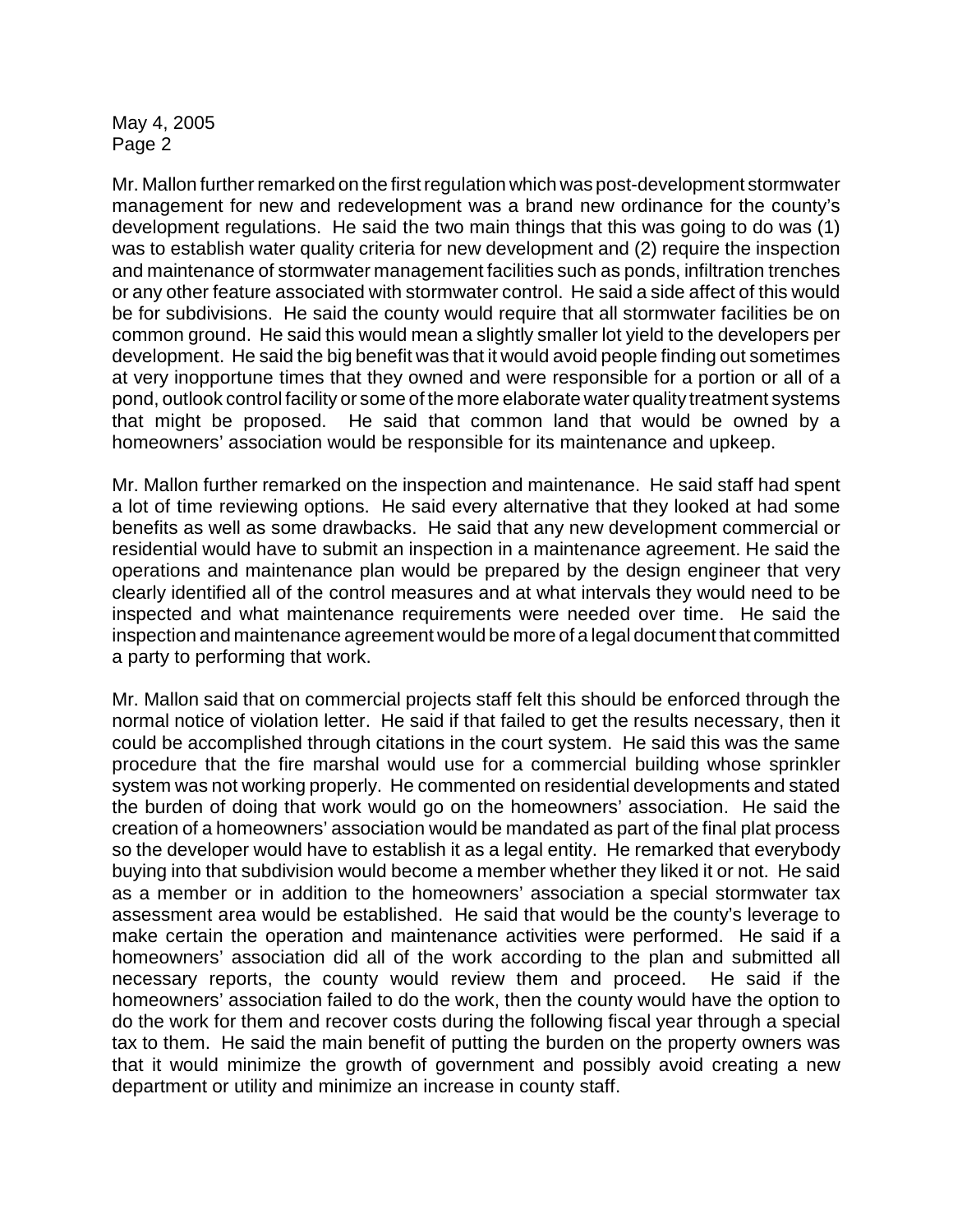Commissioner Frady asked if the county could force people to have a homeowners' association under this law that was mandated.

Mr. Mallon responded yes.

Commissioner Frady asked who was mandating this.

Mr. Mallon replied that this was coming from the Water Planning District. He said the more common approach was to create a stormwater utility.

Commissioner VanLandingham asked what would happen now to existing subdivisions that had retention ponds but no homeowners' association in existence.

Mr. Mallon replied that those subdivisions would continue to operate as they currently did and that meant that probably no maintenance and operation procedures. He said this would only affect new development or substantial redevelopment.

Commissioner Frady clarified that everyone else would be grand fathered in and Mr. Mallon agreed.

Mr. Mallon remarked that one of the benefits to him of this approach was that this entire program and the technical book behind it had a lot of new information that was through some of the phase I communities in the Atlanta area. He said they had been doing this for the last year and a half. He said there was no way to tell three years from now if the county would look back and determine that this was really working or if the county might decide to change its direction. He said in his opinion it made the most sense to do the least amount of new government creation until it was determined if this system was really working the way the county wanted it to.

Commissioner Frady remarked that the alternative to this would be for the county to have a stormwater utility and tax everyone.

Mr. Mallon remarked that the county would have to decide what that tax structure would be and what the fee structure would be.

Commissioner Frady said the creation of tax districts for individual subdivisions would be an alternative.

Chairman Dunn remarked that the City of Fayetteville and the City of Peachtree City have stormwater utilities and were currently taxing citizens.

Mr. Mallon said the county was set up a lot differently in terms of density of development than a city.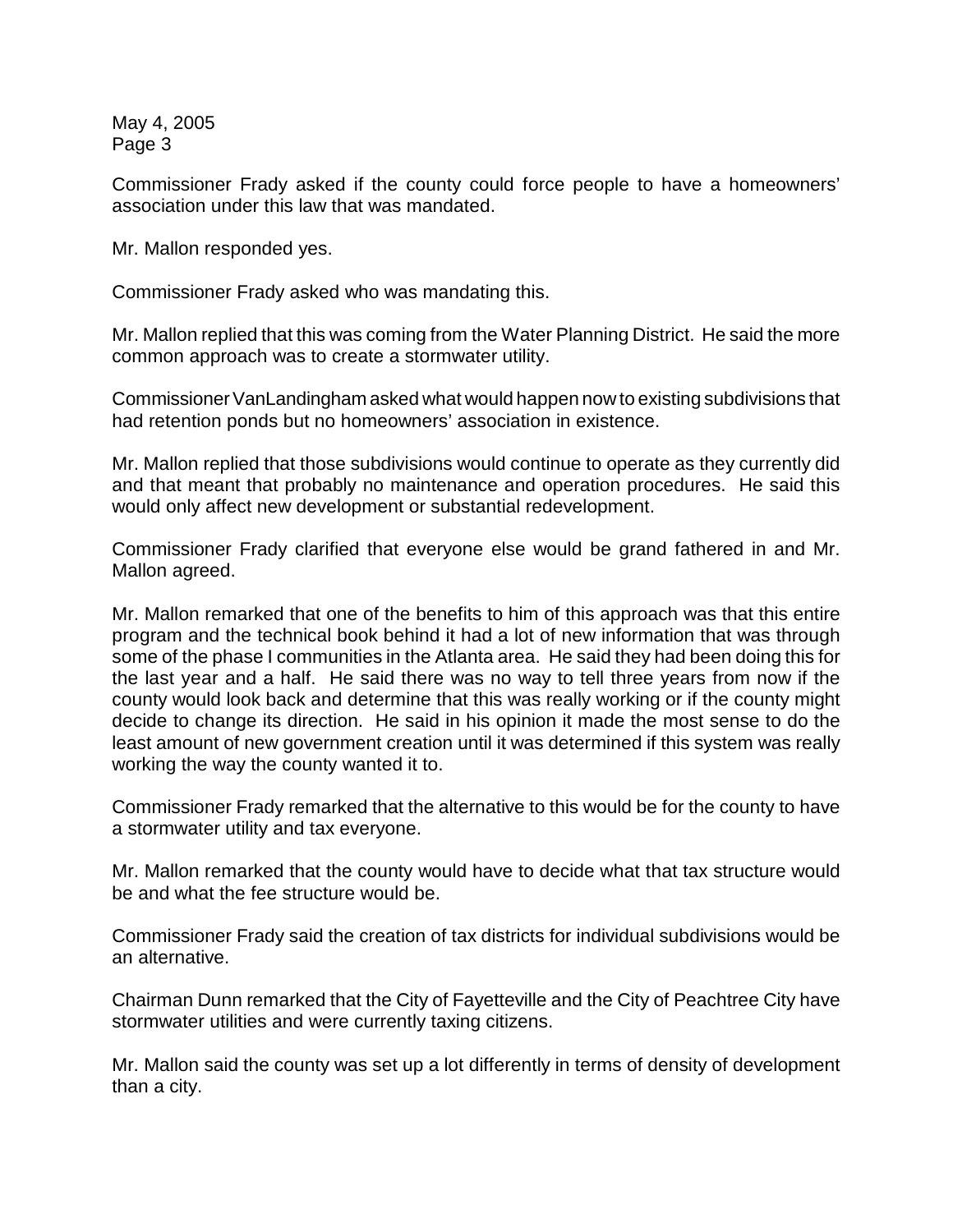Chairman Dunn pointed out that many subdivisions have homeowners' associations and after a period of time they become inactive. He said the county might end up with an enforcement problem in the years to come.

Mr. Mallon said people could not be made to come to a homeowners' association. He said there was language in this ordinance where the county could do the work and then it would just show up on their tax bill.

Commissioner Frady said he did not know if he would be in favor of that option.

Attorney McNally remarked that what was being anticipated was the existence of an agreement similar to what the county had on the street light ordinance. He said when someone buys into a new development, that was executed in advance and they agreed that in the event the system was not kept up, the county could keep it up and assess the development their share of that expense. He said it was not something of arbitrarily doing something but they would have to agree to it in advance.

Commissioner Frady asked if developments had the options of doing street light districts or not doing them.

Attorney McNally replied no and remarked that usually the development had bought into the street lights in advance and they had no choice. He said this pertained to new subdivisions only.

Commissioner VanLandingham asked if the county would be informed of the options or would it just have one choice when it was presented on May 26<sup>th</sup>.

Mr. Mallon replied that it would be written with the choice made. He said that was one of the reasons he felt he needed to discuss this further with the Board just in case there were any questions.

Commissioner Wells pointed out that this was not the first time the Board had been approached on this issue. She said Mr. Mallon had met with each and every Commissioner individually and collectively and discussed this. She felt the direction that the Board had been heading to all along was that it would prefer not to create another level of government, a utility or an authority if it was not necessary. She said this was very new and the county did not know what the State was going to require of the county. She said in order to be pre-emptive the county was going to handle it with the least amount of expense on the part of everyone and then see where the government takes it. She said the county had no choice on this and it had been known that it was coming down the pike for the last five years and rumored for the past ten years.

Chairman Dunn remarked that former County Engineer Ron Salmons briefed the entire Board on this issue in a public session several years ago. He said Mr. Salmons had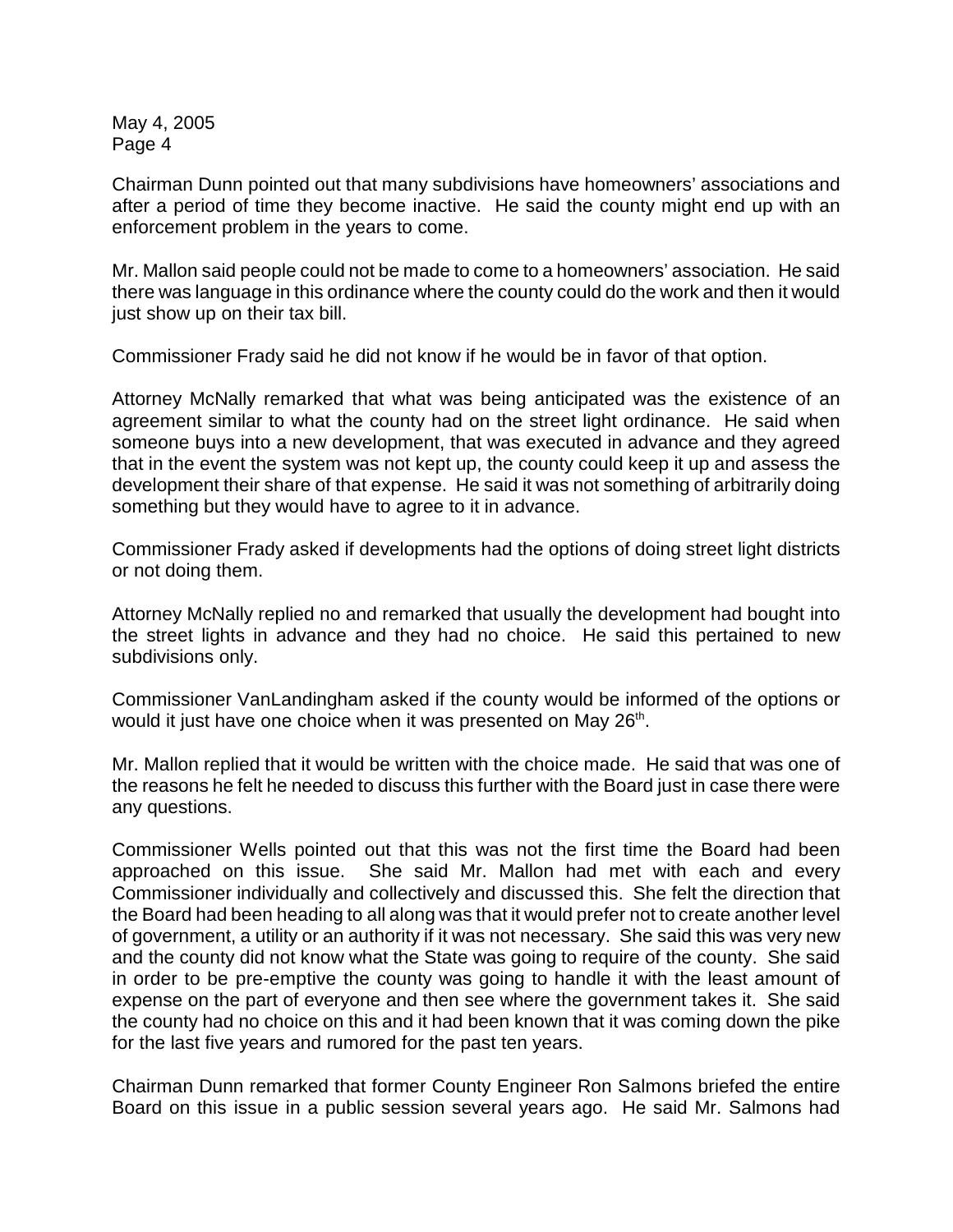discussed with the Board the way staff preferred to go and he recalled the entire Board agreeing that would be the best way to go. He said to say that there would be no problems did not exist in this world of water regulations.

Commissioner Wells said she preferred not to do any of it but the county really did not have a choice since this was one of those unfunded mandates that had come down to the county.

Mr. Mallon remarked that he did not have a good sense for the amount of inspection and maintenance requirements that the county would really end up seeing on these subdivisions. He said the county was in a good position in that the county's generally large lot sizes compared to most of the surrounding counties. He said there was an exemption if the subdivision was two acres or larger. He stated that a lot of the structural requirements might be a lot less for some of the subdivisions than what might be seen elsewhere.

Chairman Dunn remarked that the county had been using the best management principles for quite a while in new county development. He said there should not be that great of a problem as the county transitioned to this for the newer developments.

Mr. Mallon stated that the county had been requiring detention and this would be a little more.

Commissioner Frady felt this might be very expensive on a subdivision.

Mr. Mallon interjected that there were several ways to accomplish this and there would be a learning curve for the county staff as reviewers as well as all of the developers and engineers who did work in the county.

Chairman Dunn asked when this item would go before the Planning and Zoning Board.

Mr. Mallon replied that this item had been through three Planning and Zoning workshops and it was on the public hearing portion of their agenda tomorrow night.

Chairman Dunn remarked that citizens could discuss this and ask questions at that meeting and then the Board would be asked to approve it on May 26<sup>th</sup> at its regular meeting.

Mr. Mallon said he would be glad to discuss this further with any Board member.

Mr. Mallon commented on the stream buffer protection. He said staff had made a relatively last minute change in this and felt the existing watershed protection ordinance was going to be sufficient to meet what the State was requiring. He said through some seminars that staff had attended and most importantly some phone calls with the A.R.C. it was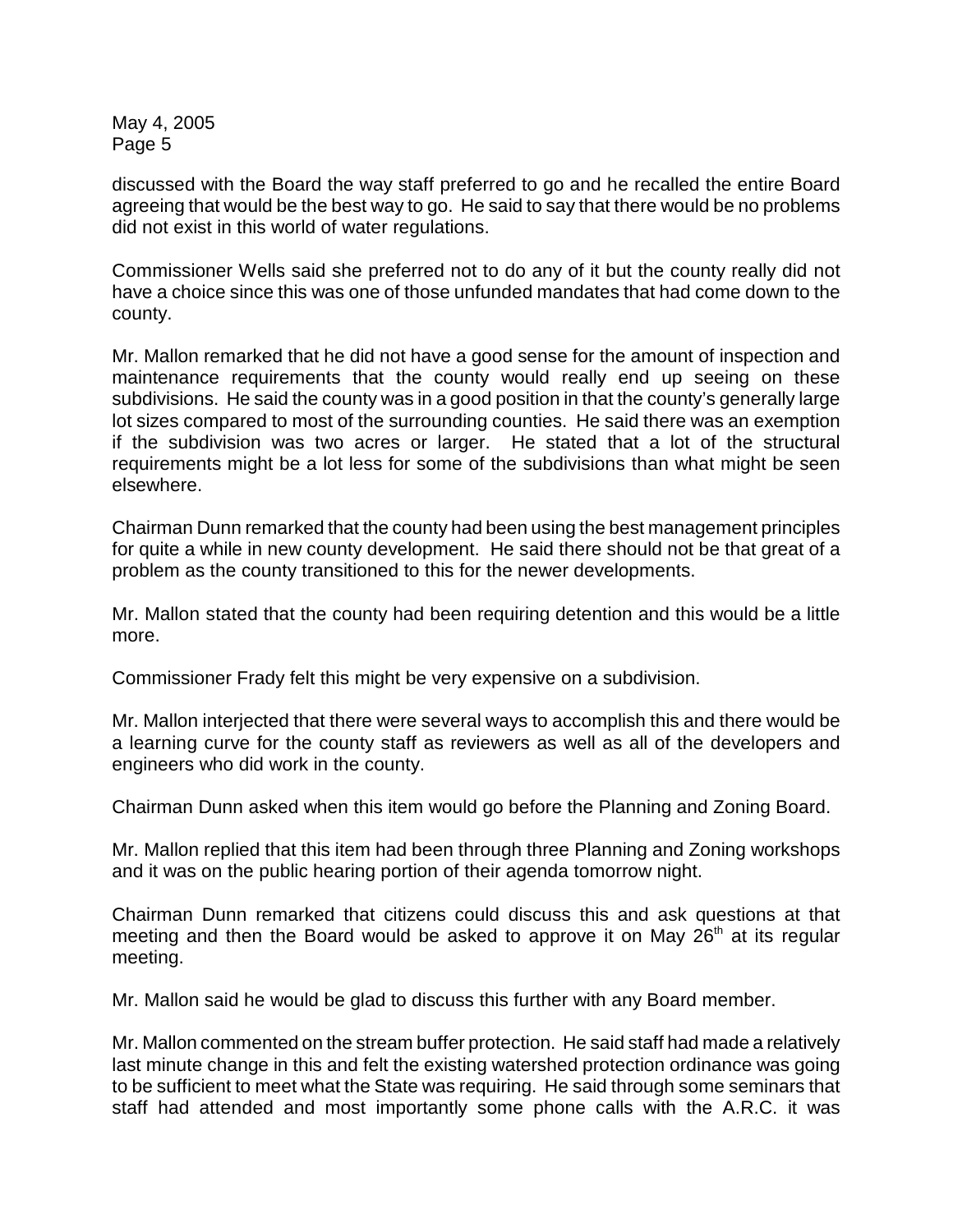determined that the county would not be sufficient with what it had and the stream buffer protections would have to be increased. He said staff felt the best way to do this instead of creating a new ordinance would be to add some additional language to the watershed protection ordinance and implement it in the same manner. He said, if approved, it would expand the State 25 foot natural buffer along all streams to a county 50 foot buffer. He said that would pertain to each side for a 100 feet total and then add on top of that a 25 foot impervious area setback. He said the total swath of land around every State water area would be up to 150 feet that would have some kind of regulation on it.

Commissioner Frady asked if this just pertained to the 18 county water board district or was it State wide.

Mr. Mallon replied that the requirement for the stream buffers was in the water planning district only. He said this also applied to the stormwater.

Commissioner Frady clarified that this would control the 18 counties.

Mr. Mallon remarked that a good number of the more urban counties were developing these voluntarily. He said this included Columbus and Athens-Clarke County were both adopting these.

Chairman Dunn interjected that they were not doing this voluntarily. He said there had been legislation that had been proposed this year and some of it did not pass but it was going to be passed next year to expand to the metropolitan areas throughout the State.

Commissioner Frady asked what if the other counties were adopting the utility or the subdivision.

Mr. Mallon replied that he had researched all of them but most were doing a utility. He said he had spoken to someone today who had said that Gwinnett County was not doing a utility and still trying to keep it under the private sector. He said Douglas County was doing it for their water and sewer authority and they were keeping most of it on the private sector as well.

Chairman Dunn remarked that the more dense a county was it was more likely that they would be doing a utility with a less dense county in the metropolitan area. He said Fayette County would be the most likely choice not to do the utility. He said there might be a time in the future where the county would have to change but right now he felt this was the way to go. He said the second item bothered him more than the first one. He said Fayette County's stream protection ordinances were strongerthan anybody's right now for its major water sources. He said the county gets complaints all of the time where developers have been denied access to the watershed to put anything. He said this was one of the issues in the Pulte development that the Board had recently turned down because they wanted to put a golf course in the watershed. He said the Board felt that was totally inappropriate.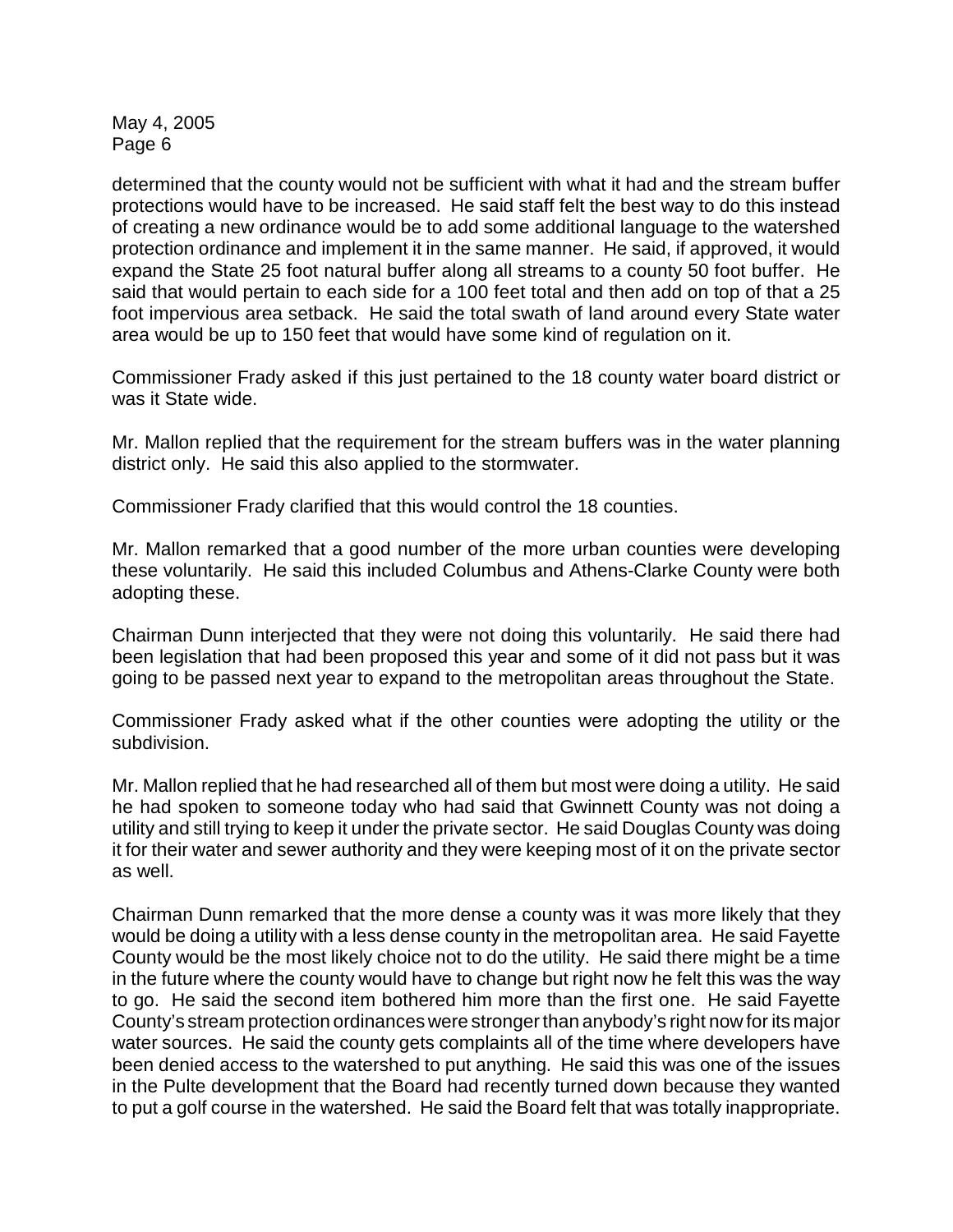He said the State was now asking the county to find every stream regardless of size if it goes to any water source that is a State water source. He felt the county would have a hard time finding some of these streams.

Mr. Mallon said this would put the burden on the developer to find these streams. He said the county was not going into an existing subdivision that had a stream and implement a buffer. He said this would only be enforced in new development. He said the mapping work would be done by the developer.

Chairman Dunn asked how non-perennial streams would be handled.

Mr. Mallon said he had decided to use the term State waters and in the actual ordinance he referenced and used the same definition that the county had been using under the erosion control ordinance. He said the final determination would be made by the engineering department. He said he had specifically excluded wet weather only channels and streams.

Chairman Dunn thanked Mr. Mallon for his presentation.

# **DISCUSSION OF THE DEVELOPMENT OF A FIVE YEAR PLAN FOR THE FAYETTE COUNTY PUBLIC LIBRARY:**

Fayette County Library Director Chris Snell thanked the Board for this opportunity to come before the Board. She said this discussion was a result of a strong recommendation from the Fayette County Library Board. She remarked in 1998 the library had developed a long range plan. She said while the library had achieved all of the goals that were in the 1998 plan, the Library Board now felt that the plan should include more of a community base and getting a task force together. She said they had contacted people in various organizations including healthcare organizations, governmental organizations and other international organizations of the community base that were within this community. She said while there were no funds to fund this project, they had asked the Friends of the Library if they would fund this project for the library. She introduced Ms. Dortha Stinson to speak on this issue.

Dortha Stinson, President of the Friends of the Library, the Friends organization was twenty years old. She said the library was a non-profit group and they were library advocates. She said their primary purpose was to raise funds and they accomplish this through used books sale. She said they would be having a sale on May  $14<sup>th</sup>$ . She said there were different categories for memberships not the least of which was a corporate membership that was \$100 per year. She said the memberships range from \$1.00 all the way up to \$10.00 for individuals. She said they raise the funds and then meet with Chris Snell and the library staff and asked them what the library needs. She said then they underwrite what the library needs. She said the long term study that they were going to fund for the library would tell them where Fayette County was right now as far as library services and where the library would be in ten to twelve years and what would be needed from the library to meet those goals and reach the vision that they have for the library for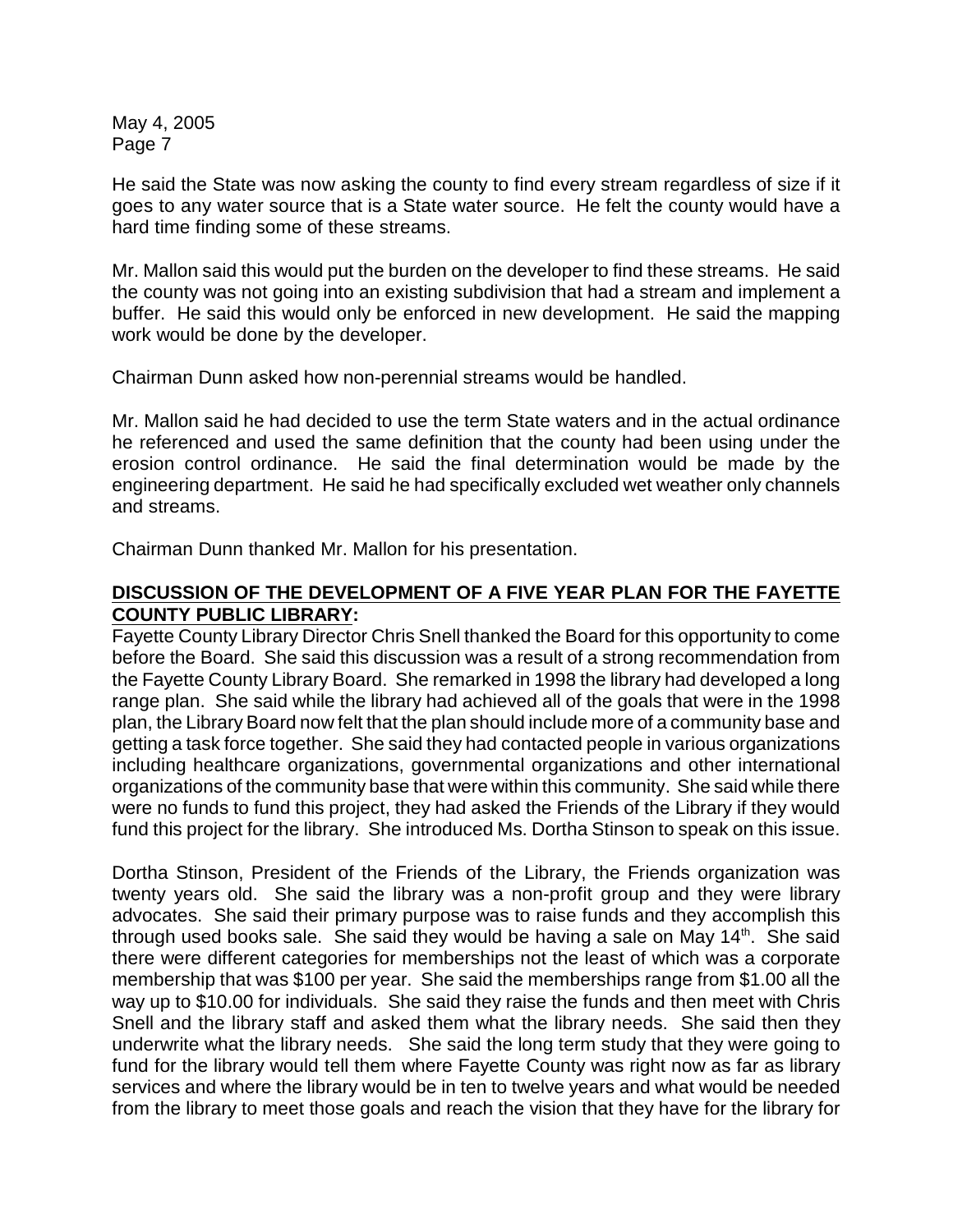the next five to ten years. She said the Friends had undertaken the steps to fund this. She said Ms. O'Donnell had come to their meeting and gave an overview of what she had done previously. She said Ms. O'Donnell was very, very experienced and had done a lot of these. She said normally a study of this magnitude would cost \$15,000 to \$20,000. She said they did not need a building and this would allow for a discount. She said Ms. O'Donnell would be doing the study for the Fayette County Public Library for \$10,000. She said the Friends had \$5,000 right now and they were working on the second \$5,000. She said they would have the full \$10,000 at the time the study was completed. She said they were asking the community to support this endeavor. She said Ms. Snell would be asking the Board members as well as people from different organizations including government, education, medical, community advocates and community groups to come and spend some time with Ms. O'Donnell and help with the long term plan. She said they needed this input to let the library know what kind of services it needed and what kind of services the community would like to see in the next five to ten years and what the library needed to do to keep up with county growth. She said when the study was completed they would have a written presentation from Ms. O'Donnell as well as with the seniors of the community. She noted that Frances Reeves who had just spoken earlier in the meeting was a very dedicated Friends of the Library member. She said the focus of the library was to serve everyone from babies to seniors. She said this was their gift to Fayette County and she was requesting support and cooperation from the community.

Ms. Snell thanked Ms. Stinson for her presentation. She said the Friends group wished to start this on May  $17<sup>th</sup>$  when Ms. O'Donnell would come down again and meet with the Library Board. She said normally plans of this nature take one year to complete but they hoped to have this established in approximately five to six months.

Commissioner Pfeifer said he would support this fully. He said Fayette County had great people and the more volunteers and participation from the community the better off the county would be.

Chairman Dunn remarked that the Friends of the Library did a great job for the library and there were so many things in the library today that were purchased with funds that were raised by the Friends organization. He said as with any study, this study would be conducted by a consultant that the library would pay and then that would be given to the Library Board.

Ms. Snell said that was correct but the Board of Commissioners would also be involved. She said Ms. O'Donnell would like to meet with the County Commissioners as well as the County Administrator.

Chairman Dunn clarified that the product would go to the Library Board first and then the Library Board would make some recommendations to the Board of Commissioners.

Ms. Snell replied yes, that was correct.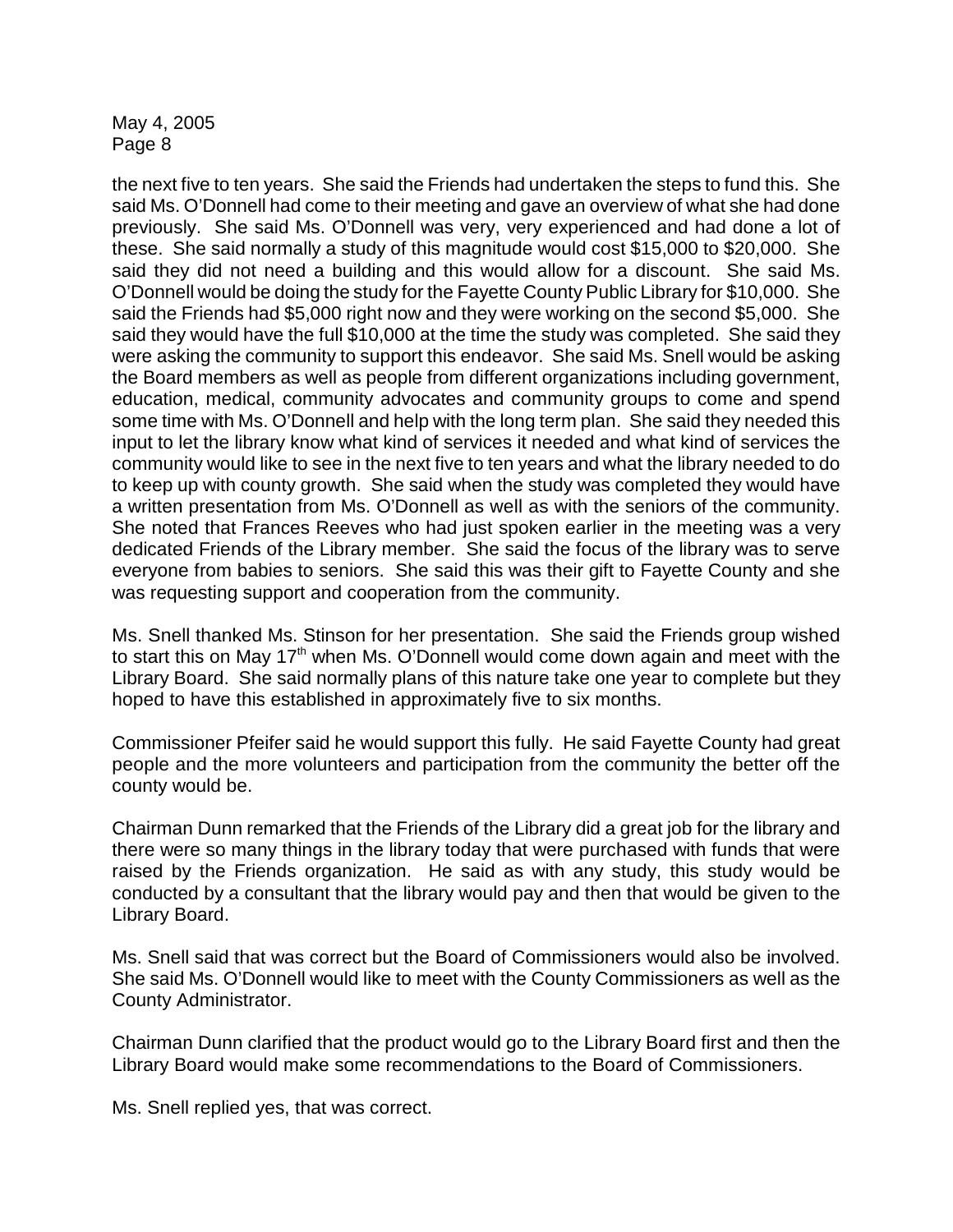Chairman Dunn said the Board would have to determine at that point what things in the study that the Board would agree or disagree on doing in the future.

Ms. Snell replied yes, that was correct.

Chairman Dunn said the Board did support the study 100% but that did not imply that he would support every recommendation that might be made in the study. He said the Board would have to operate with caution with taxpayers' money. He said this was a wonderful effort. He said the Fayette County Library continued to be leading the pack and the Board wanted this to continue. He thanked Ms. Snell and Ms. Stinson for all of their effort.

Commissioner VanLandingham said he would like to commend the Library Board and the Friends of the Library for what they had done. He said without these individuals the Fayette County Library would not be what it was today. He said he and his entire family utilized the library quite a bit. He said it was a wonderful place to learn and he felt was one of the best libraries in the Country.

Ms. Snell thanked the Board members for all of their support.

**CONSENT AGENDA:** On motion made by Commissioner VanLandingham, seconded by Commissioner Pfeifer to approve the consent agenda as presented. The motion carried 5-0.

**WATER SYSTEM:** Approval of request from Water System Director Tony Parrott to reimburse the developer to install a larger waterline on Rising Starr and Huckaby Roads. A copy of the memorandum, identified as "Attachment No. 2" follows these minutes and is made an official part hereof.

**BID AWARD #508 - MCCURRY PARK SOUTH SOCCER FIELDS LIGHTING TO SOUTHEAST ELECTRICAL CONTRACTORS:** Approval of recommendation from Director of Purchasing Tim Jones to award Bid #508 for McCurry Park South Soccer Fields lighting to low bidder Southeast Electrical Contractors in the amount of \$76,626. A copy of the memorandum, identified as "Attachment No. 3", follows these minutes and is made an official part hereof.

**RECREATION DEPARTMENT - BUDGET ADJUSTMENT FOR MCCURRY PARK SOUTH SOCCER FIELDS LIGHTING PROJECT:** Approval of request from Director of Recreation Anita Godbee for a budget adjustment to increase Soccer Light Refurbishment "P0005" CIP budget by \$30,000 to cover additional cost needed to award project as recommended by the Director of Purchasing Tim Jones to low bidder Southeast Electrical Contractors. A copy of the memorandum, identified as "Attachment No. 4", follows these minutes and is made an official part hereof.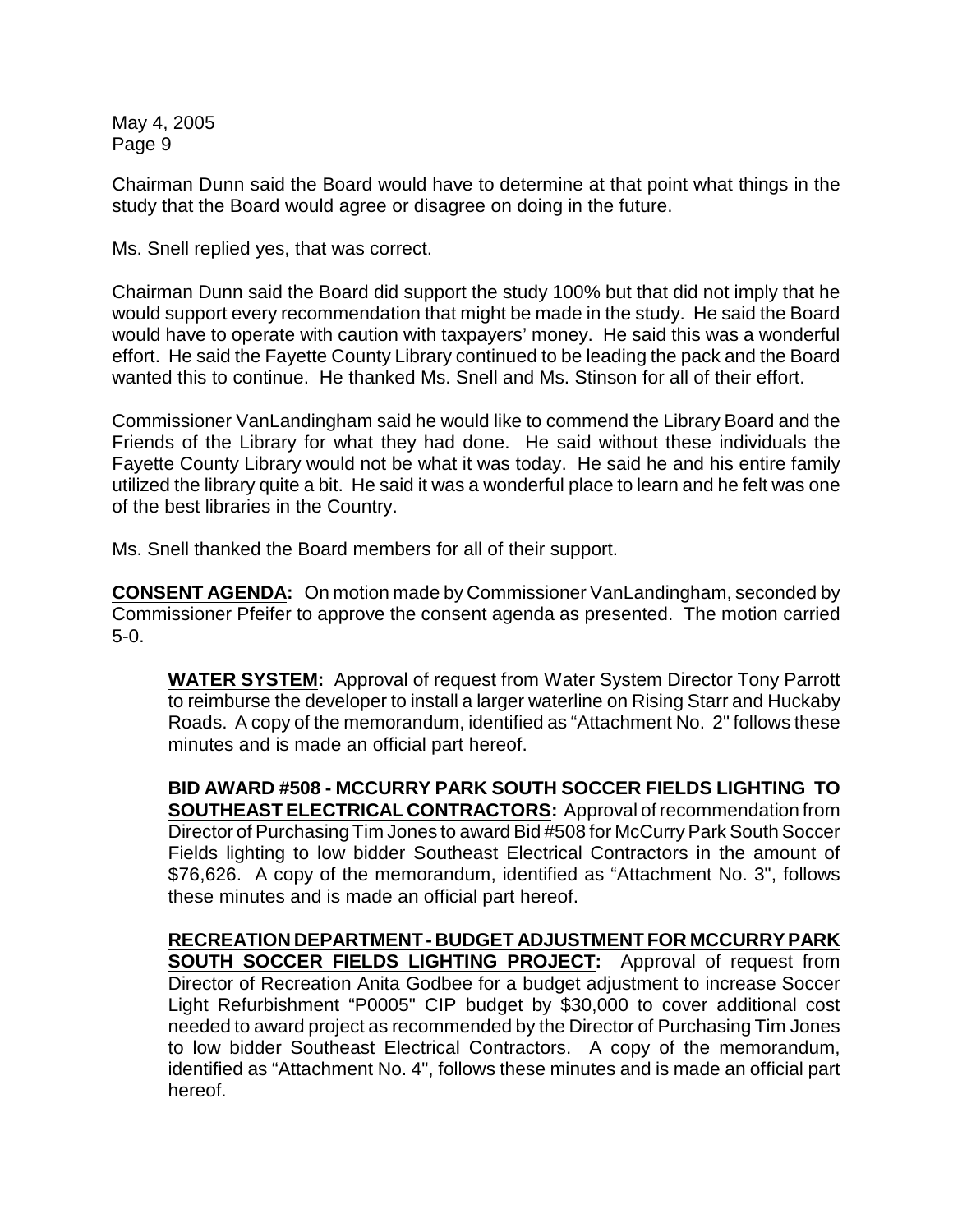> **D.O.T. CONTRACT LAR05-S007(761):** Approval to enter into D.O.T. contract LAR05-S007(761) for resurfacing of several county roads. A copy of the contract, identified as "Attachment No. 5", follows these minutes and is made an official part hereof.

> **ELECTIONS OFFICE - GRANT APPLICATION:** Approval of Elections Supervisor Carolyn Combs's request to authorize the Chairman to execute grant application for funding to improve the accessibility of elections to individuals with disabilities. A copy of the memorandum and application, identified as "Attachment No. 6", follow these minutes and are made an official part hereof.

### **PUBLIC COMMENT:**

Members of the public are allowed up to five minutes each to address the Board on issues of concern other than those items which are on this evening's agenda.

**Kim Finck:** Kim Finck, 330 North Fayette Drive, Fayetteville asked for the Board's consideration in amending the animal control ordinance to allow a citizen to have more than three animals.

# **STAFF REPORTS:**

**MAY 12<sup>TH</sup> BOARD OF COMMISSIONERS MEETING CANCELED:** Executive Assistant Carol Chandler asked for the Board's consideration in canceling the May 12<sup>th</sup>, 2005 Board of Commissioners' meeting due to a lack of agenda items.

On motion made by Commissioner VanLandingham, seconded by Commissioner Wells to cancel the May  $12<sup>th</sup>$ , 2005 Board of Commissioners' meeting due to a lack of agenda items. The motion carried 5-0.

**PUBLIC WORKS DIRECTOR LEE HEARN:** Director of Public Works Lee Hearn discussed the Intergovernmental Agreement for Johnson Road over Line Creek Bridge Replacement, Fulton County Project No. T178 with the Board. He said last summer he had begun discussions with Fulton County regarding the improvement of a bridge on Johnson Road in Fulton County. He said the name of the road was Bohannon Road in Fayette County. He said this bridge was scheduled to be replaced. He remarked that initially Fulton County had asked Fayette County for 50% participation in the bridge replacement. He said in working with Charlie Hogan in the Tax Assessor's Office the bridge was located 100% in Fulton County based on the county line. He said the bridge was on Line Creek but the Creek was not the county line in this particular location. He stated that he had asked Fulton County to revise their Intergovernmental Agreement that they were going to submit and to have it just include the work that would be done in Fayette County. He said during the budget process he had put money in his budget for this project in the amount of \$60,000. He said during the budget process he realized that he had not brought the Intergovernmental Agreement to the Board of Commissioners for consideration. He said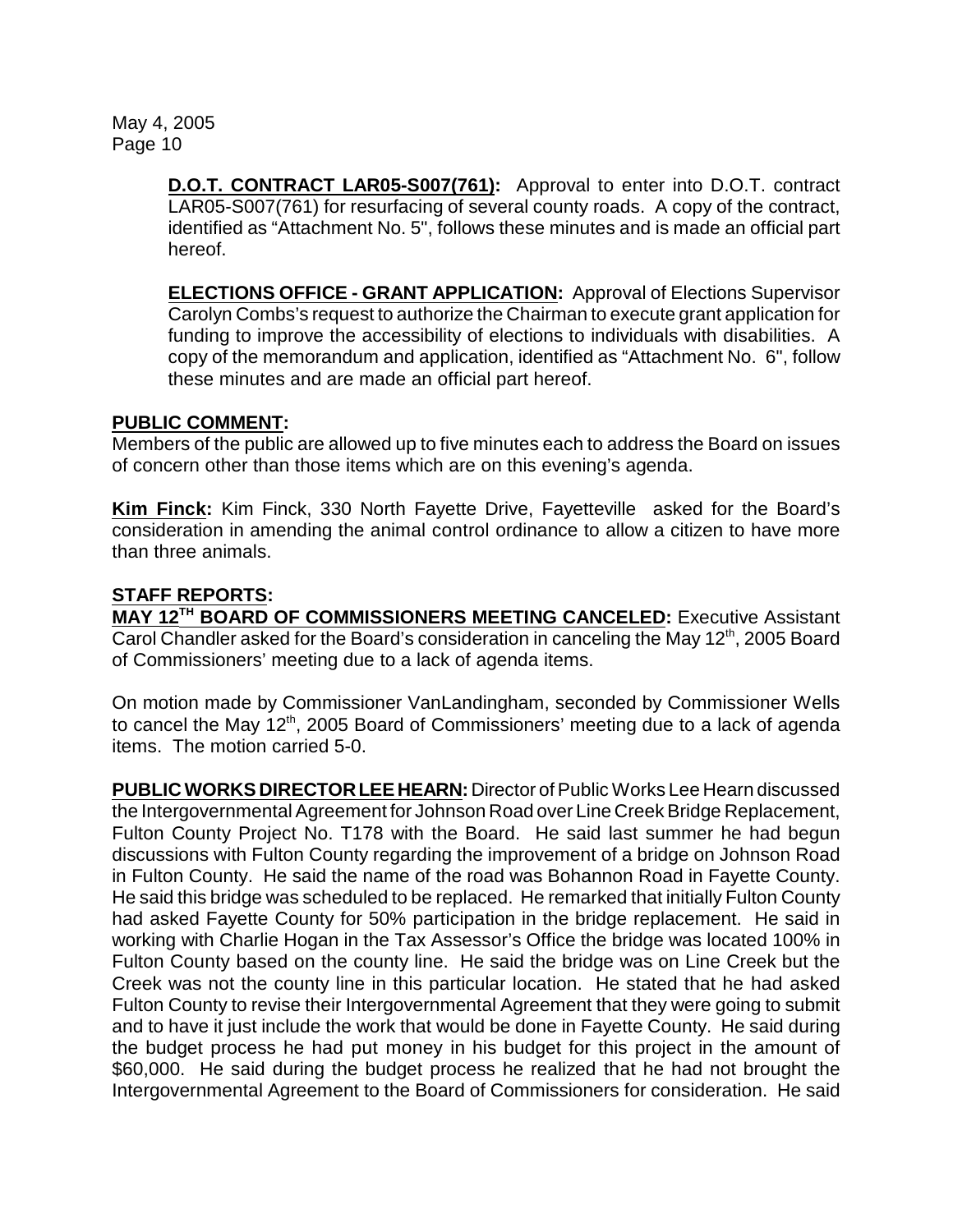he was bringing this to the Board today and would be glad to answer any questions. He remarked that the work involved raising the height of the finished grade of the bridge and that was what was affecting Fayette County. He said the road would have to be increased in elevation approximately three feet. He said this would mean that Fayette County would be responsible for that work only. He remarked that other work the county would be responsible for would be the acquiring of right-of-way and any utility relocation that would be required on the project.

Commissioner Frady asked if Bohannon Road was the road just South of S.R. 74.

Mr. Hearn replied yes. He said the bridge was a very old bridge with wooden pilings under it that were in very bad shape. He said there were actually two bridges there and as soon as this bridge was repaired, they would drop back and detour the traffic and replace the other bridge.

Commissioner Frady asked if the bridge had a lot of tractor trailer traffic.

Mr. Hearn responded no, not at this time because of the very restrictive load limit.

Commissioner VanLandingham asked why the bridge could not be put back to the same grade.

Mr. Hearn replied that was a very good question. He said when Fayette County was required to repair a bridge, the county must provide at least as much area for the flow of the creek as there was before. He said in his discussion with the Fulton County engineers it was his understanding that they were going to use a deeper beam this time so that there could be a longer span and less obstructions in the creek bed and raise this.

Commissioner Frady asked if this would increase tractor trailer traffic on Kirkley Road. He said where would traffic go from Bohannon Road if they did not come down Kirkley Road.

Mr. Hearn responded that Bohannon Road tied into Creekwood Road that goes back into the industrial area toward Fairburn.

Commissioner Frady asked if the bridge was dangerous for automobiles.

Mr. Hearn replied no, not at this time but it was like some of the bridges on Fayette County's list that need to be upgraded and replaced.

Commissioner VanLandingham said he had spoken with Colonel Hannah of the Sheriff's Department this afternoon about this area. He said there was already a street up there where they were experiencing difficulty with speeding traffic coming out of Fulton County and Coweta County getting to S.R. 74 to go to Peachtree City. He said Colonel Hannah had indicated to him that this would be another place for that to happen and it would also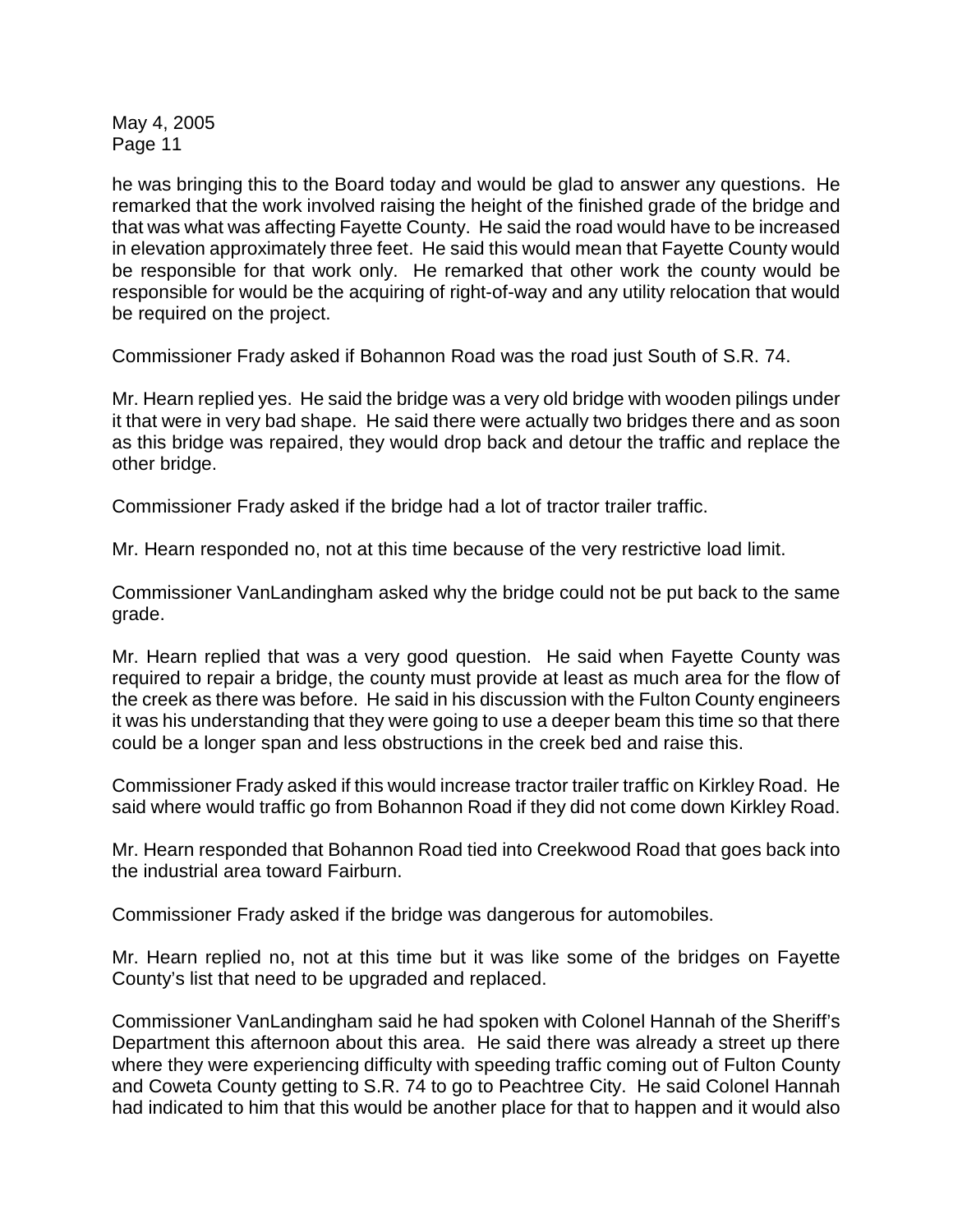increase tractor trailer traffic. He said the question came up as to whether or not this would be more of a convenience for Fulton County than it would be for Fayette County. He felt we should be good neighbors but not to the tune of \$60,000 for an advantage to Fulton County and Fayette County gain nothing. He said he had asked Colonel Hannah to do a traffic study on how many vehicles come out of Fulton County and Coweta County into Fayette County and then how many leave Fayette County going into Fulton County and Coweta County to determine if there was a disparity. He said if there was, he would not be anxious to spend \$60,000 on this bridge now and Fayette County might have immediate needs for the money to use in other areas. He asked for the Board's consideration in not voting for this agreement until this information was obtained from Colonel Hannah.

Commissioner Frady asked if this bridge crossed over Highway 85.

Mr. Hearn replied no and stated that this bridge was over Line Creek.

Chairman Dunn remarked if the elevation of the bridge was going to be changed would there be any wetlands issued involved.

Mr. Hearn responded if there were any wetlands issues they would be Fulton County's issues. He said the county line and the Fayette County sign was back approximately 50 to 60 yards from the bridge. He said he would be glad to confirm that.

Chairman Dunn asked for clarification that the Fayette County line was 50 to 60 yards back from the bridge.

Mr. Hearn replied yes. He said originally with the Creek being called Line Creek, Fulton County had said the center of the Creek was the border between Fulton County and Fayette County.

Chairman Dunn said that was not everywhere and Mr. Hearn agreed.

Mr. Hearn stated in looking back at this the Fulton County line was on Fayette County's side of the creek. He said it might not be 50 yards but might be 20 yards.

Chairman Dunn remarked that regardless of the number of yards, would the work be done in Fulton County. He said he was referring to the elevation change.

Mr. Hearn replied that what Fulton County was requesting was that the transition from the existing grade to the new grade of the bridge that a portion of that would be in Fayette County.

Chairman Dunn asked how long the piece of road was that needed changing.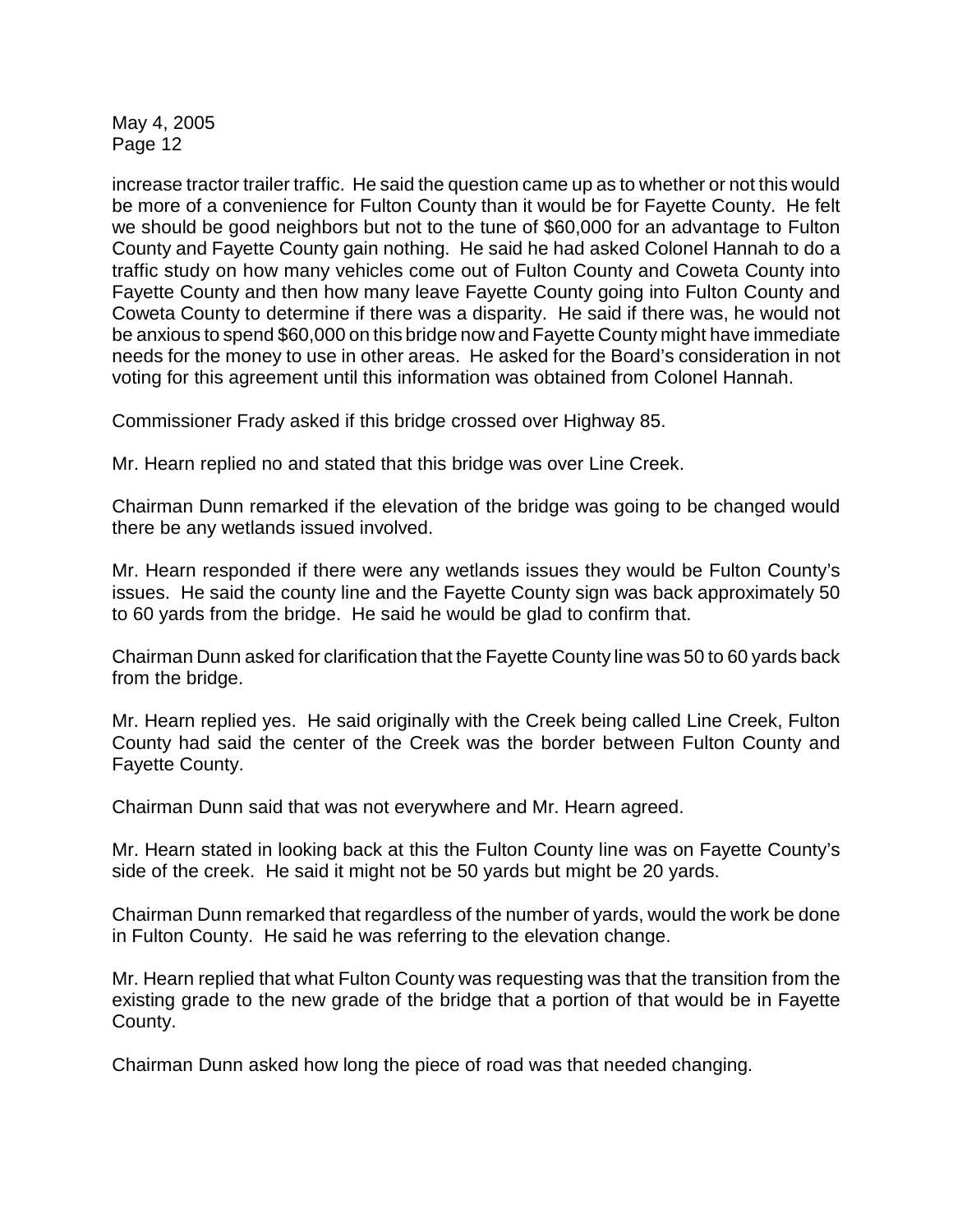Mr. Hearn responded that he was not sure but he said he had a full set of drawings in his office.

Chairman Dunn remarked that it must be more than 50 or 60 yards and Mr. Hearn replied yes, it was.

Mr. Hearn said he would bring this item back to the Board at the May 26<sup>th</sup> Board of Commissioners' meeting.

Chairman Dunn clarified with Mr. Hearn that he had put this money in next year's budget and the Board would not be approving that budget until the end of June.

Mr. Hearn said he just wanted to get some input from the Board to determine the direction that he needed to go.

**PRESENTATION OF PROPOSED BUDGET FOR FISCAL YEAR 2006:** Director of Business Services Mark Pullium presented the proposed budget for Fiscal Year 2006 to the Board. He said the best news in this budget was that the recommended budget holds the line on taxes. He said the county had done this for the last several years. He said he was really proud of the effort that all of the departments had put together in developing this budget. He said he believed that this was a representation of the type of staff that the county has at all levels. He said there was careful planning and prudent financial management and all of the recommendations put forth in this year's budget represented the quality of life that the citizens had come to expect. He said this year's budget under the leadership of Chris Venice was in his opinion the best budget that he had been a part of. He said the budget process started in February with a kickoff meeting with all of the department heads. He said each department head had worked diligently to enter their budget and put forth recommendations. He said as with any budget there were good programs that might have to wait. He said one of the things that he was most proud of was that in Fayette County the citizens were provided first class governmental services and this was accomplished in a cost effective and efficient manner.

Mr. Pullium further remarked that one of the things that would affect this year's budget would be the S.P.L.O.S.T. He said this had been incorporated into this budget. He said many of the transportation improvements that were outlined in the master transportation plan would begin. He said these improvements would be over a long period of time and would not happen in one year but they would begin this year. He said another high point in this year's budget was that public safety accounted for approximately 48% of every M & O dollar spent in this budget. He said this makes a commitment to public safety and the number one priority in this budget. He said another important aspect of this budget was that the recreation enhancements in the budget was that the county would continue to be budgeted in the northern part of the county and also begin development the Kelly Park in Peachtree City.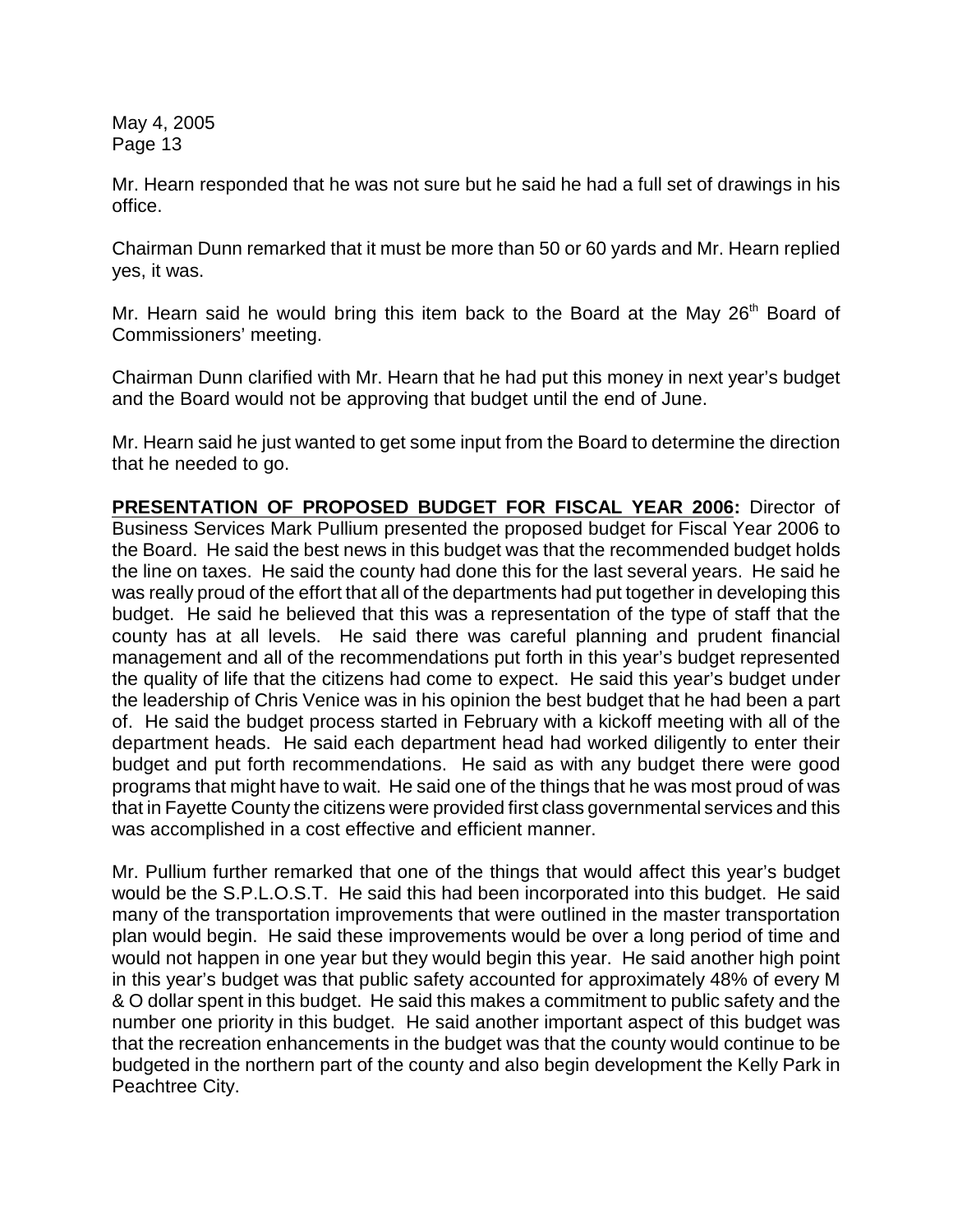Mr. Pullium further remarked that in working through this budget, he really had enjoyed working with Chris Venice and all of the staff members and appreciate all of the spirit of cooperation that each department head and member of the staff had shared with him and his staff. He said he had learned a lot and looked forwarded working with the Board closely to get this budget passed on the 23 $^{\text{rd}}$  of June.

Commissioner Frady asked Mr. Pullium what the percentage for growth was in last year's budget.

Mr. Pullium replied it was approximately 2.9% in the general fund budget.

Chairman Dunn said this would be the fourth year in a row that the county would be able to lower the millage rate for everybody in Fayette County.

Mr. Pullium remarked that this budget was predicated on the premise that the county would roll back the increased assessed value associated with those reassessments.

**BUDGET WORKSHOPS SCHEDULED:** Executive Assistant Carol Chandler confirmed that the Board's Budget Workshops would be held on May 16<sup>th</sup>, May 17<sup>th</sup>, and May 18<sup>th</sup>, 2005 beginning at 8:30 a.m. in the Commissioners' Conference Room, Suite100, 140 Stonewall Avenue, Fayetteville, Georgia. She remarked that these workshops were open to the public.

**ANIMAL CONTROL AGREEMENT WITH THE TOWN OF TYRONE:** Attorney McNally asked for the Board's consideration in authorizing the Chairman to execute the Animal Control Agreement between Fayette County and the Town of Tyrone.

On motion made by Commissioner Frady, seconded by Commissioner Wells to authorize the Chairman to execute the Animal Control Agreement between Fayette County and the Town of Tyrone. The motion carried 5-0. A copy of the Agreement, identified as "Attachment No. 7", follows these minutes and is made an official part hereof.

**EXECUTIVE SESSION:** Attorney McNally requested an executive session to discuss two real estate matters and three legal items.

**EXECUTIVE SESSION:** On motion made by Commissioner Wells, seconded by Commissioner Pfeifer to adjourn to executive session to discuss two real estate matters and three legal items. The motion carried 5-0.

**REAL ESTATE:** Attorney McNally discussed a real estate matter with the Board.

On motion made by Commissioner Wells, seconded by Commissioner VanLandingham to authorize the County Attorney to proceed in this matter. The motion carried 5-0.